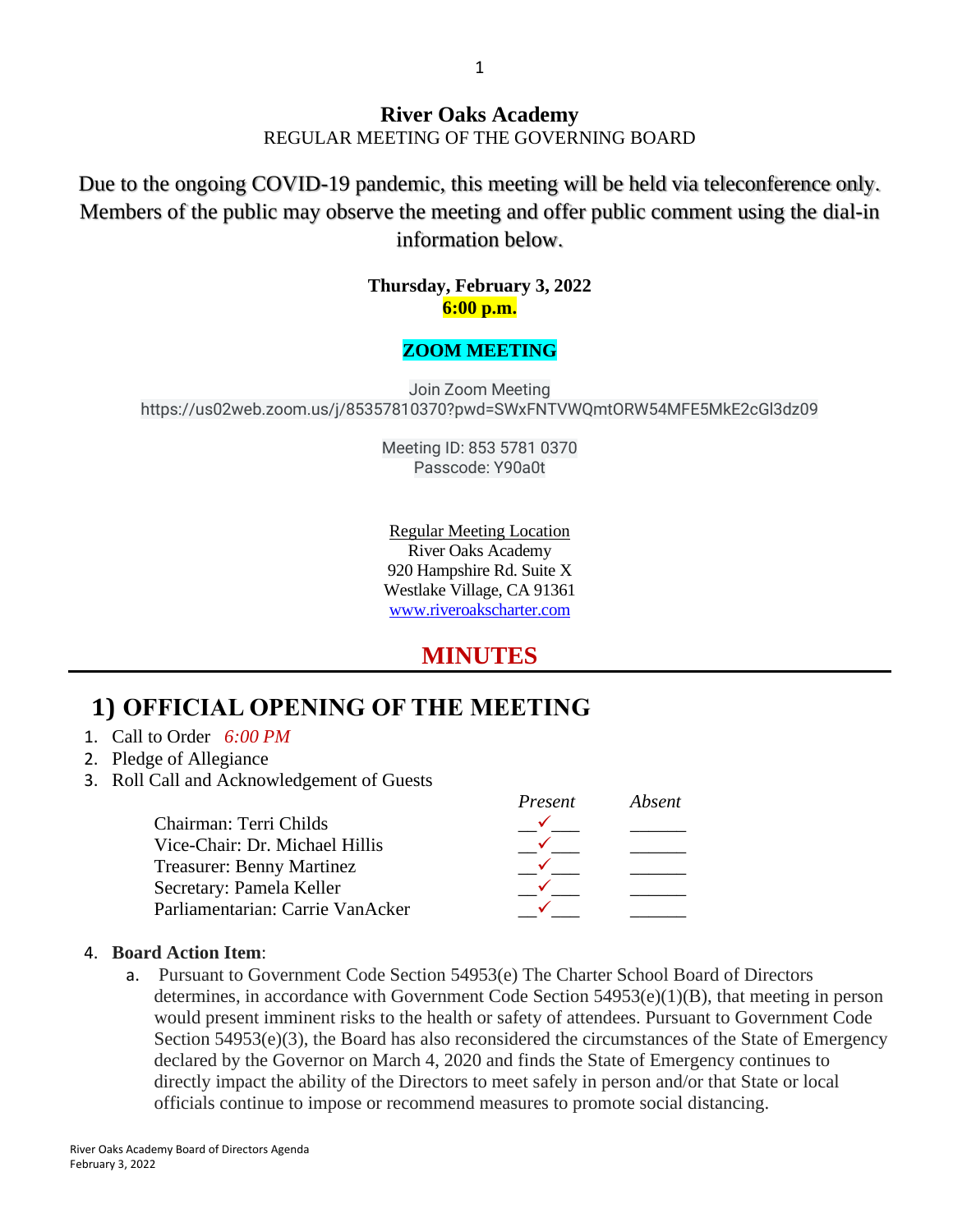*Motion to: Approve Made by: Dr. Hillis / Carrie Motion is: Carried 5-0-0; with Terri, Dr. Hillis, Pamela, Benny, and Carrie in favor* 

**Mission Statement** - *River Oaks Academy is founded on the belief that all children are born with the capacity for life-long learning. Our mission is to help children find, nurture and sustain the passion that will lead to self-motivated, fulfilling, lifelong achievement, careers and relationships. To this end, we offer a nontraditional, TK-12 personalized-learning, independent study program.* 

- 5. Emergency Additions to the Agenda *None*
- 6. Approval of the Agenda for February 3, 2022

*Motion to: Approve Made by: Benny / Pamela Motion is: Carried 5-0-0; with Terri, Dr. Hillis, Pamela, Benny, and Carrie in favor*

## **2) ORGANIZATIONAL**

N/A

#### **3) PUBLIC COMMENTS**

*Citizens who would like to address the Board on any item on the Agenda may do so now or when the President requests comments from the Public as the Board is considering the item. This portion of the Board meeting is set aside for members of the audience to make comments or raise issues that are not specifically on the agenda. These presentations, both during open and agendized topics, are limited to three (3) minutes per presentation and the total time allotted to non-agenda items will not exceed fifteen (15) minutes.*

#### **4) INFORMATION AND DISCUSSION ITEMS**

*These items are presented to the Board for information only and are not subject to action at this meeting. These items may be added to a future meeting for action by the Board.*

- 1. Budget Committee Informational (2 min)
- 2. Parent Advisory Council (PAC) Informational (2 min)
- 3. Teacher's Report Informational (2 min) *Can be found in the Board Mtg. binder*
- 4. Oxnard Report (2 min) *Can be found in the Board Mtg. binder*
- 5. Student Report Informational (2 min)
- 6. Career Pathways Report Informational (2 min) *Can be found in the Board Mtg. binder*
- 7. High School Guidance Counselor Informational (2 min)

### **5) REPORTS**

- 1. Board Chairperson's Report
- 2. Individual Board Member Report
- 3. Director's Report

River Oaks Academy Board of Directors Agenda February 3, 2022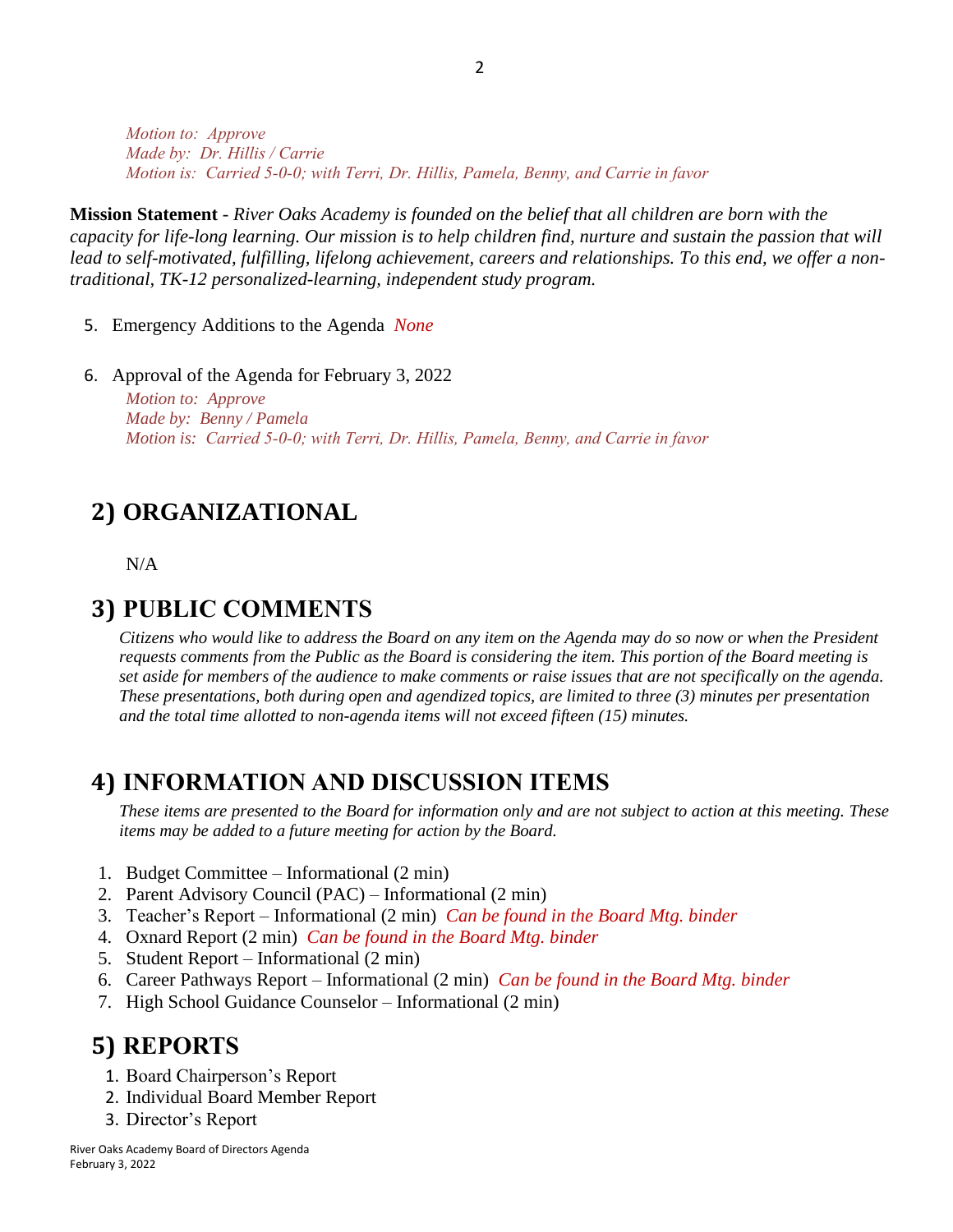#### 4. BSA Report

- 5. VCOE Report
- 6. Annual UPDATE to the 2021–22 LCAP Report and Presentation
	- a. Annual Update to the 2021–22 LCAP and Budget Overview for Parents California's 2021–22 Budget Act, the federal American Rescue Plan Act of 2021, and other state and federal relief acts have provided local educational agencies (LEAs) with a significant increase in funding to support students, teachers, staff, and their communities in recovering from the COVID-19 pandemic and to address the impacts of distance learning on students. Section 124(e) of Assembly Bill 130 requires LEAs to present an update on the Annual Update to the 2021–22 LCAP and Budget Overview for Parents on or before February 28, 2022, at a regularly scheduled meeting of the governing board or body of the LEA. At this meeting, the LEA must include all of the following:
		- i. The Supplement to the Annual Update for the 2021–22 LCAP (2021–22 Supplement);
		- ii. All available mid-year outcome data related to metrics identified in the 2021–22 LCAP; and
		- iii. Mid-year expenditure and implementation data on all actions identified in the 2021–22 LCAP.

The 2021–22 Supplement is considered part of the 2022–23 LCAP for the purposes of adoption, review, and approval, and must be included with the LCAP as follows:

 The 2022–23 Budget Overview for Parents The 2021–22 Supplement The 2022–23 LCAP The Action Tables for the 2022–23 LCAP The Instructions for the LCAP Template

As such, the 2021–22 Supplement will be submitted for review and approval as part of the LEA's 2022–23 LCAP.

## **6) CONSENT AGENDA ITEMS**

*Actions proposed for the Consent Agenda are items consistent with adopted policies and approved practices of River Oaks Academy and are deemed routine in nature. The Board will be asked to approve all of the Consent Agenda items by a single vote unless any member of the Board or the Public asks that an item be removed from the Consent Agenda and considered and discussed separately.*

- 1. Consideration to approve the January 13, 2022 Minutes
- 2. Consideration to approve the ROA Financial Statement
- 3. Consideration to approve the ROA Board Report of Purchase Orders
- 4. Consideration to approve the ROA Board Report of Commercial Checks

*Public Comments: None Motion to: Approve Made by: Pamela / Dr. Hillis Motion is: Carried 5-0-0; with Terri, Dr. Hillis, Pamela, Benny, and Carrie in favor*

# **7) ACTION ITEMS**

- 1. Review, Discussion, and Approval of the renewal for BrainPop, not to exceed \$2,600.00
	- a. BrainPop is one of our online resources for our families. This is a 12 months license.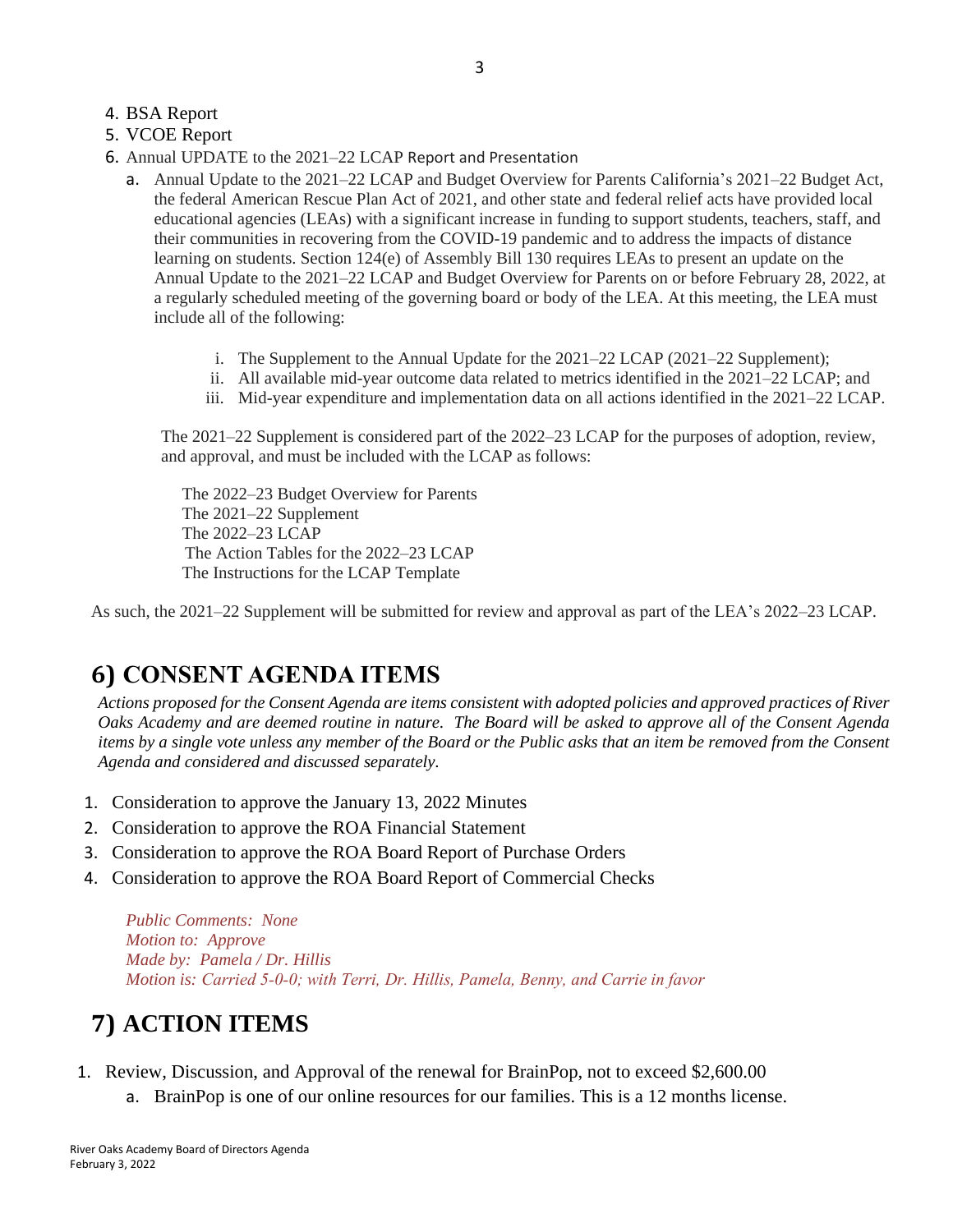*Public Comments: None Motion to: Approve Made by: Benny / Dr. Hillis Motion is: Carried 5-0-0; with Terri, Dr. Hillis, Pamela, Benny, and Carrie in favor*

- 2. Review, Discussion, and Approval of the ROA Summer ACA Day program calendar Track C.
	- a. In order to offer the summer ACA day program for our current ROA students, we need to adopt a separate Track for the School Information System (School Pathways) to be able to record all academic work for those students without claiming any ADA.

*Public Comments: None Motion to: Approve Made by: Pamela / Dr. Hillis Motion is: Carried 5-0-0; with Terri, Dr. Hillis, Pamela, Benny, and Carrie in favor*

- 3. Review, Discussion, and Approval of the Curriculum Associates quote for Phonics for Reading; not to exceed \$550.00.
	- a. We need to replenish these reading materials which are widely used by our students.

*Public Comments: None Motion to: Approve Made by: Benny / Dr. Hillis Motion is: Carried 5-0-0; with Terri, Dr. Hillis, Pamela, Benny, and Carrie in favor*

- 4. Review, Discussion, and Approval of the following stipends:
	- a. Kathy Jackson; for teaching and continuous improvement of the CCS course; not to exceed \$2,000.00
	- b. Michal Rosenblum; for teaching and continuous improvement of the CCS course; not to exceed \$2,000.00
	- c. Leslie Maple; for coordinating all the assessments, including local assessments and CAASPP/CAA/CAST; not to exceed \$5,000.00
	- d. Leslie Maple; for additional weekly new teacher mentoring, training and support in additional areas, such as Pathways, Coaching Teacher procedures; record reviews to be audit ready; not to exceed: \$5,000.00

*Public Comments: None Motion to: Approve Made by: Dr. Hillis / Benny Motion is: Carried 5-0-0; with Terri, Dr. Hillis, Pamela, Benny, and Carrie in favor*

- 5. Review, Discussion, and Approval of quote from Imagine Learning for 10 more eDynamic Electives licenses; not to exceed \$990.00
	- a. We use these licenses for our high school students who choose to take an elective online.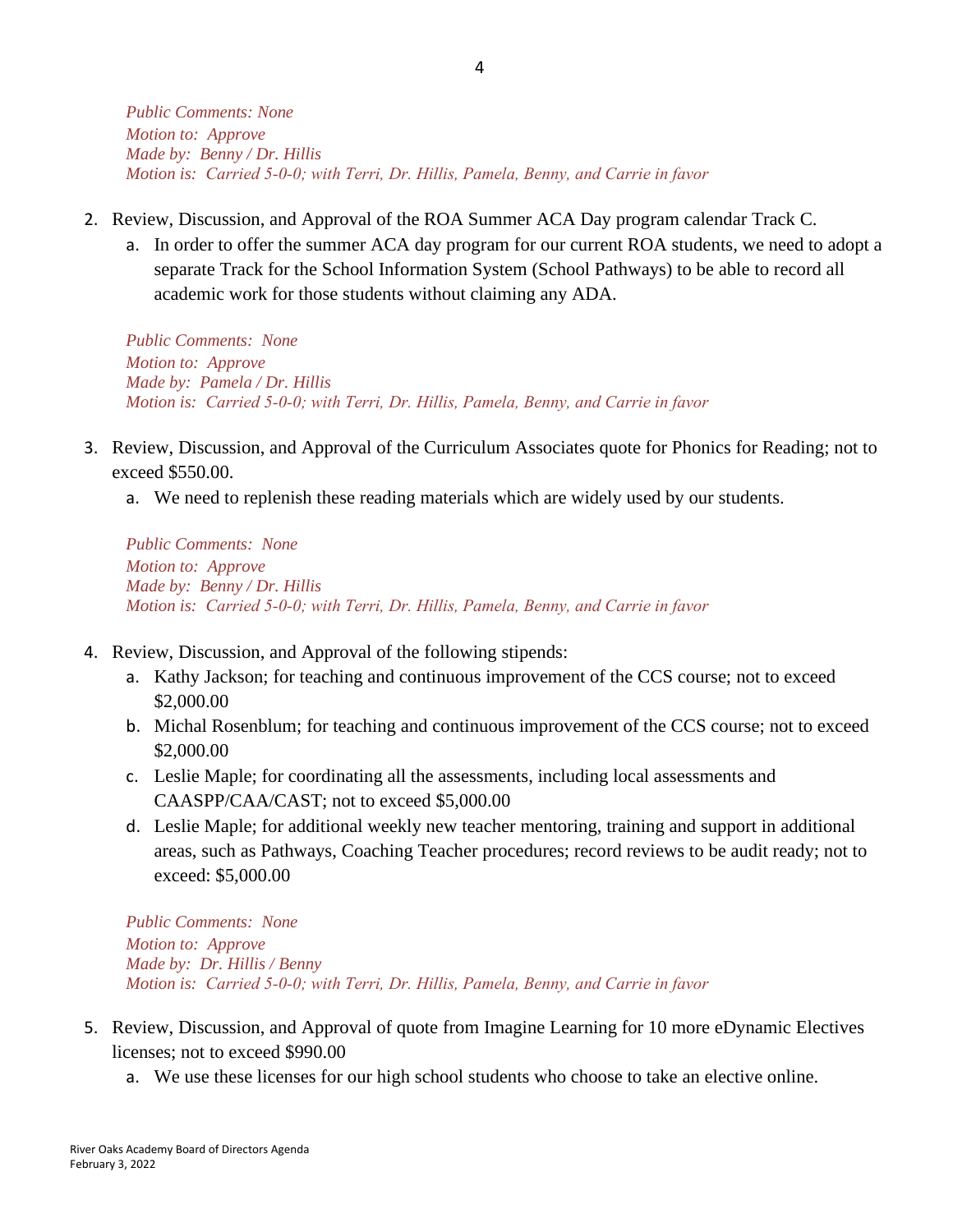*Public Comments: None Motion to: Approve Made by: Pamela / Dr. Hillis Motion is: Carried 5-0-0; with Terri, Dr. Hillis, Pamela, Benny, and Carrie in favor*

- 6. Review, Discussion, and Approval of the reviewed ROA Comprehensive School Safety Plan, meeting all the Section of California Education Code 32280-32289.
	- *a.* Effective January 1, 2019, the School Safety Plan Bill became law (AB1747). This bill requires that during the writing and development of the comprehensive school safety plan, the school consult with a fire department and other first responder entities in addition to currently required entities. Any updates made to the plan need to be shared with the law enforcement agency, the fire department and other first responder entities. This plan has to be reviewed annually and approved with any changes, if necessary, by the board March 1.

*Public Comments: None Motion to: Approve Made by: Benny / Dr. Hillis Motion is: Carried 5-0-0; with Terri, Dr. Hillis, Pamela, Benny, and Carrie in favor*

- 7. Review, Discussion, and Approval of quote from Enrollhand School and Nonprofit Growth Experts; not to exceed \$1,250 per month/per site for a total of \$12,500.00
	- a. The ad budget for Facebook and Instagram will include: - Extensive research of the prospective parent audience (incl. national and local prospective parent surveys)
		- Extensive research of your school and the competitive schools
		- The creation of a unique social media marketing plan for the school
		- Different types of ads (video ads, slideshow ads, static image ads, ebook ads, and infographic ads)
		- Targeted themes for each campaign that resonate with the specific parent segments in the area
		- Full optimization of the ads, including A/B testing
		- A report generated every week so you can monitor how the campaign and our work is going
		- The inquiry follow up process which is a basic follow up/scheduling process

*Public Comments: None Motion to: Approve Made by: Pamela / Dr. Hillis Motion is: Carried 5-0-0; with Terri, Dr. Hillis, Pamela, Benny, and Carrie in favor*

### **8. CLOSED SESSION**

During this meeting the Board may adjourn to Closed Session to review and consider the topics below:

None

# **9. OPEN SESSION ACTION ITEMS** *None*